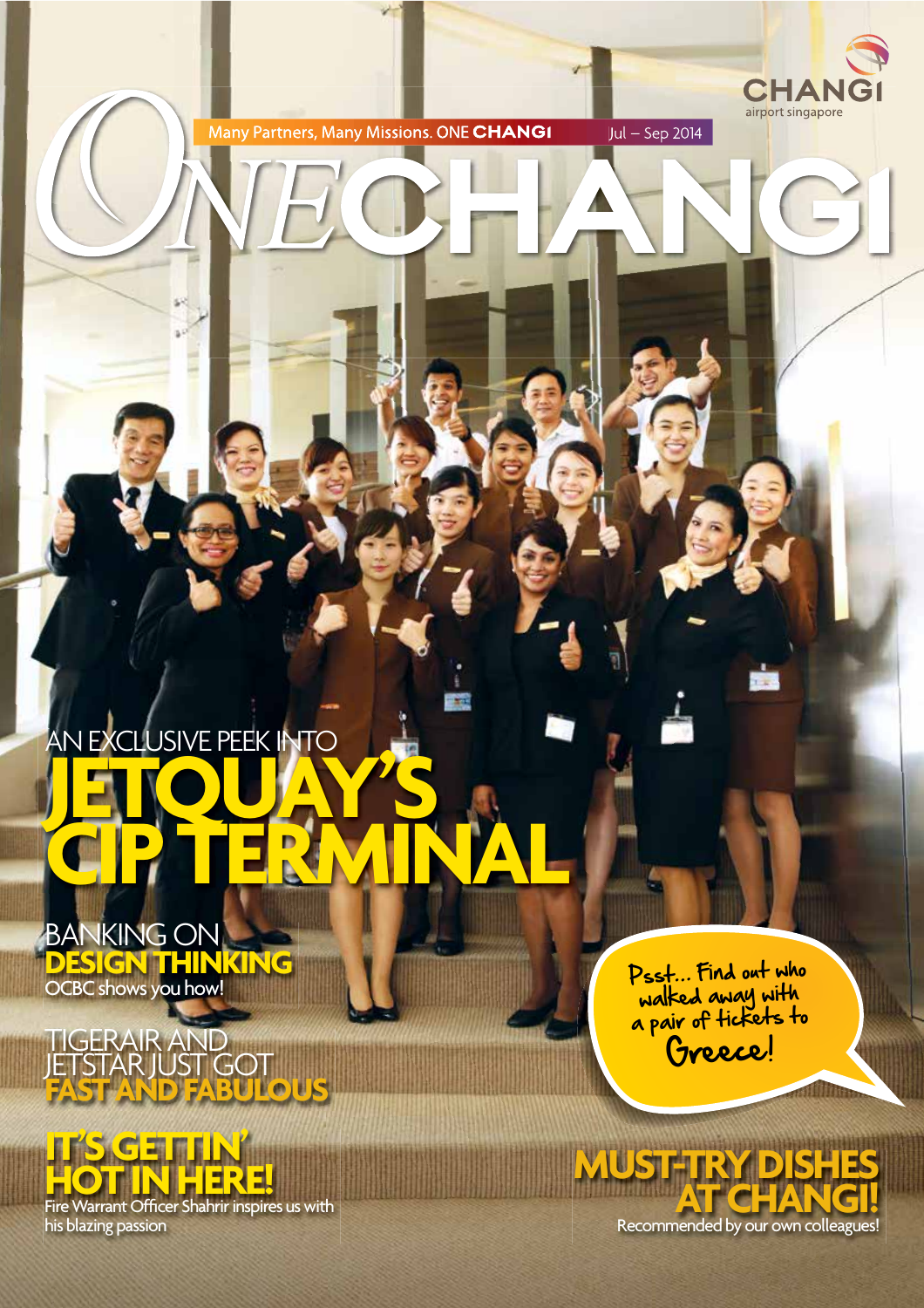# AN EXCLUSIVE PEEK INTO<br>JETQUAY'S **CIP TERMINAL**

You have seen them driving electric buggies — with celebrities in tow. Behind them, adoring fans are giving chase. "What a glamourous life!" you might have thought. What exactly is it that JetQuay employees do? We shadowed them for a day to learn more about their duties and job perks!

### **A LUXURIOUS HOME**

Spotliahl

The 50 JetQuay staff are stationed at the Commercially Important Person (CIP) Terminal, which is just a ten-minute walk from Terminal 2. Enter Asia's first standalone elite terminal and you will step into the lap of luxury. The quiet sound of the indoor fountain's cascading water sets a Zen tone. Everywhere you turn, statues and sculptures greet you.

Such a posh setting is befitting of JetQuay's customers. The CIP Terminal is where businessmen and even celebrities can relax before or after their flights. Here, they can enjoy shower and nap facilities or take a rest at the spacious 60sqm *The Suite* while JetQuay staff will take care of their check-in procedures and baggage checks. Often, they will even help customers purchase duty-free merchandise!







Understated and homely, the lounge is where customers can invigorate themselves, enjoy champagne and have a quick bite.

# Do You Know?

**During peak periods such as Formula 1 or Chinese New Year, JetQuay receives up to 400 passengers a day!** 

**JetQuay offers three types of services: Jetside; Quayside; and Gateway.** 

- **Jetside:** At the tarmac, passengers are picked up in a limousine and escorted to the CIP Terminal
- **Quayside:** Passengers travel to and from the boarding gate or arrival gate in an electric buggy
- **Gateway: Passengers will receive a meet and greet service** at the main terminal